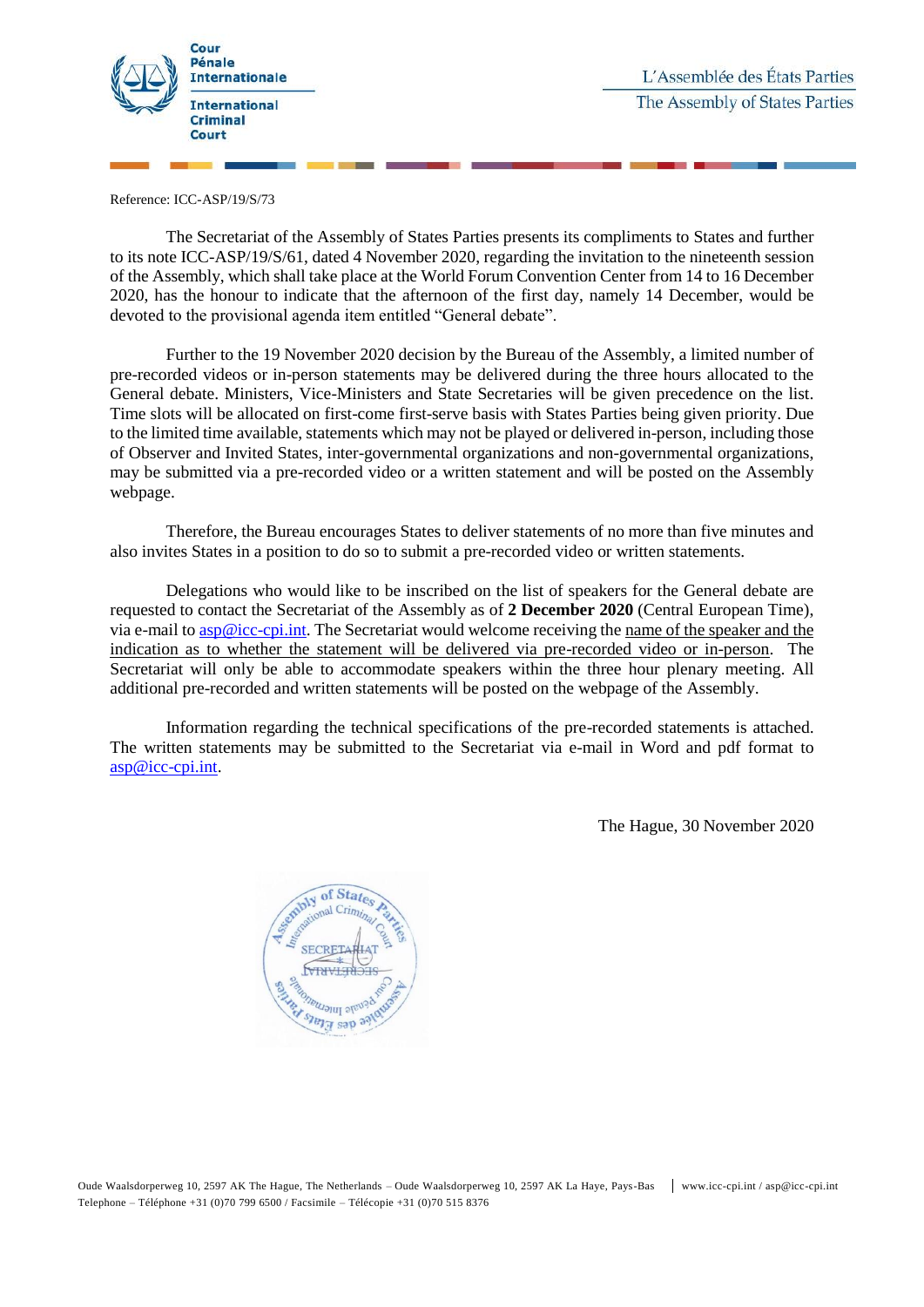# **Annex**

# **Pre-recorded Statements Audio Video Guidelines for the General Debate of the nineteenth session of the Assembly of States Parties 14-16 December 2020**

The Hague, World Forum Convention Center

## **I. Introduction**

1. The Bureau of the Assembly decided on 19 November 2020 that each State Party, Observer State, Invited State and a limited number of civil society representatives shall be invited to participate in the general debate. They can submit a pre-recorded statement, which in the case of Ministers, Vice-Ministers and State Secretaries may be played in the main conference room during the plenary meeting on the general debate scheduled from15:00 to18:00 on 14 December 2020.

## **II. Technical focal point of each delegation for each meeting**

- 2. In the first instance please provide no later than 4 December 2020, the name and contact details of the technical focal point for the above meeting. The Secretariat of the Assembly of States Parties will be in contact with the technical focal points related to pre-recorded video statements.
- 3. Please send the technical focal point contact name and details to: [asp19.videorecordings@gmail.com.](mailto:asp19.videorecordings@gmail.com) If there are any questions, please send an email to the above-mentioned email address.

#### **III. Interpretation requirements related to the pre-recorded video statements**

- 4. Ensure the speaker speaks clearly and at a moderate pace to enable accurate interpretation;
- 5. When submitting the pre-recorded statement, provide a copy of the text of the statement for the Interpretation Services and ensure that name of each pre-recorded statement file clearly indicates the name of the speaker and affiliation;
- 6. For pre-recorded statement in a language other than Arabic, English, French or Spanish, provide an audio recording of the interpretation into one of these four languages. In addition, provide the text of the statement translated into one of these four languages for the Interpretation Services.<sup>1</sup>

#### **IV. Audio visual file general guidance for Broadcast and Conferences**

#### 7. **For file submission video quality preferably**

- HD resolution of 1920 x 1080 pixels in an aspect ratio of 16:9
- H264 video file format

 $\overline{a}$ 

<sup>&</sup>lt;sup>1</sup> In case of languages other than Arabic, English, French or Spanish, when a video address is played back and broadcast on the "floor" channel in the original language, the audio of the pre-recorded translation needs to be synchronously broadcast on the corresponding language channel.